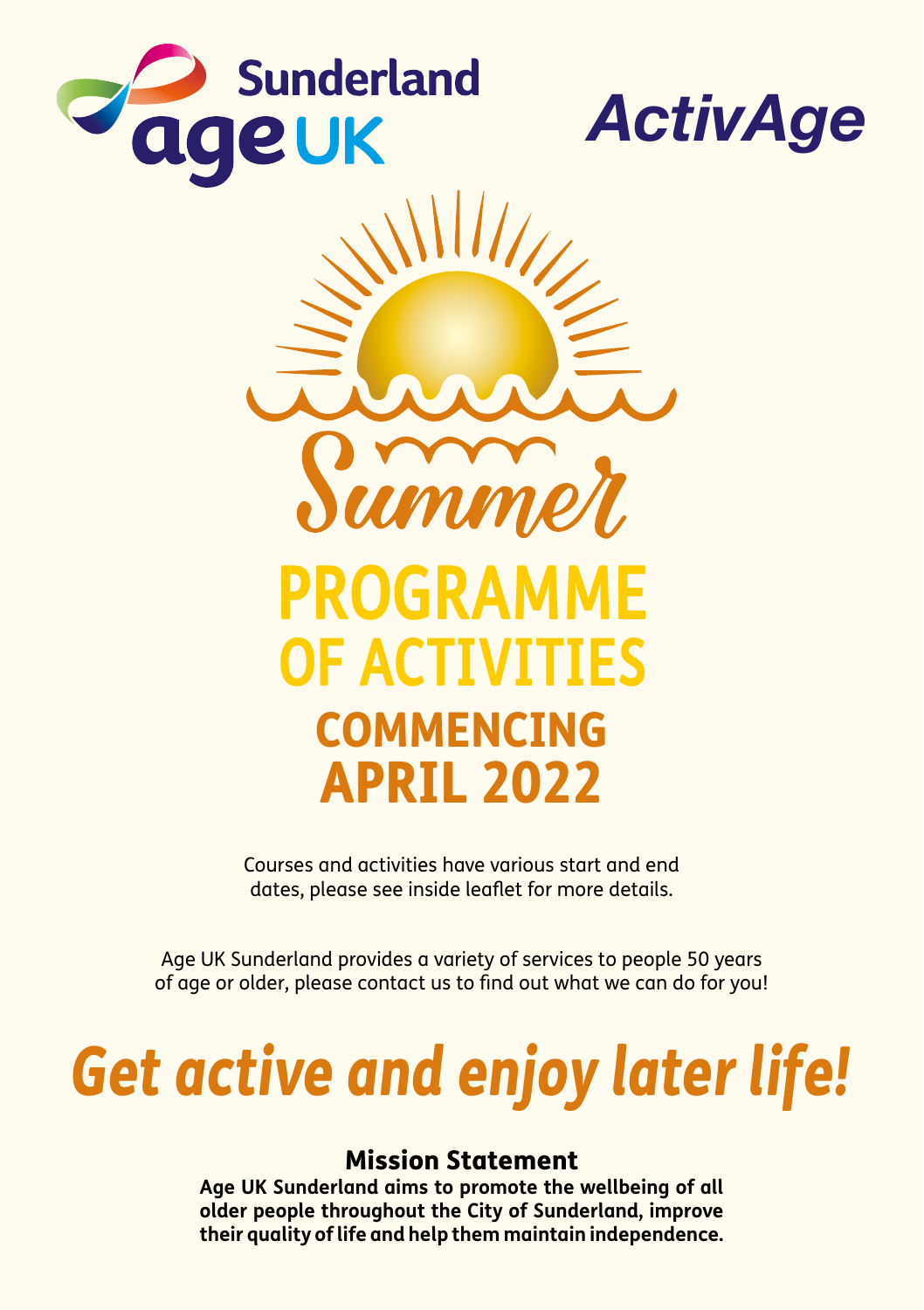## Activities held in the Bradbury Centre

|  | <b>Activity</b>                                                                 | <b>Start Date</b> | <b>Time</b>     | <b>Duration</b> | Cost                         |
|--|---------------------------------------------------------------------------------|-------------------|-----------------|-----------------|------------------------------|
|  |                                                                                 |                   |                 |                 |                              |
|  | Digital Skills - PC, Tablet, Smart Phone -<br>Learn how to make it work for you | 10 Jan 2022       | 10.00-11:30     | 10 weeks        | $£75*$ per course            |
|  | Calligraphy                                                                     | 25 Apr 2022       | $10.00 - 12.00$ |                 | 10 weeks £100.00* per course |
|  | Tai Chi Improvers (Volunteer led group)                                         | 25 Apr 2022       | $10.30 - 11.30$ | Ongoing         | £3.00 per session            |
|  | Yoga (Please bring mat & towel)                                                 | Start any week    | $12.45 - 1.45$  | Ongoing         | £5.00 per session            |
|  | Digital Skills - PC, Tablet, Smart Phone<br>Learn how to make it work for you   | 25 Apr 2022       | $12,00 - 1,30$  | 10 weeks        | £75.00 $*$ per course        |
|  | Pilates (Please bring mat & towel)                                              | Start any week    | $2.00 - 3.00$   | Ongoing         | £5.00 per session            |
|  | Watercolours                                                                    | 25 Apr 2022       | $2.00 - 4.00$   |                 | 10 weeks £100.00* per course |
|  | Meditation & Mindfulness - NEW                                                  | Start any week    | $3.15 - 4.15$   | Ongoing         | £5.00 per session            |

| Yoga (Please bring mat & towel)         | Start any week 10.30 - 11.30 |               | Ongoing £5.00 per session |
|-----------------------------------------|------------------------------|---------------|---------------------------|
| Happy Day Singers (AUKS Choir Practice) | 26 Apr 2022                  | 11.45 - 1.00  | Ongoing £3.00 per session |
| Tai Chi                                 | Start any week               | $1.15 - 2.15$ | Ongoing £5.00 per session |
| Over 50's Walking Group - NEW           | 26 Apr 2022                  | $1.00 - 2.30$ | Ongoing £3.00 per session |

|  | Keep Fit as a Fiddle (Volunteer led group) | 27 Apr 2022     | $10.00 - 11.00$ | Ongoing | £3.00 per session            |
|--|--------------------------------------------|-----------------|-----------------|---------|------------------------------|
|  | Calligraphy                                | 27 Apr 2022     | 10.00 - 12.00   |         | 10 weeks £100.00* per course |
|  | Line Dancing                               | Start any week  | 11.15 - 12.15   | Ongoing | £5.00 per session            |
|  | Dance Fit                                  | Start any week  | 12:30 - 1:30    | Ongoing | £5.00 per session            |
|  | Pilates (Please bring mat & towel)         | Start any week  | $2.00 - 3.00$   | Ongoing | £5.00 per session            |
|  | Over 50's Jogging Group - NEW              | To be confirmed | $2.00 - 3.30$   | Ongoing | £3.00 per session            |

| Tai Chi                         | Start any week 10.15 - 11.15 |               |         | Ongoing £5.00 per session    |
|---------------------------------|------------------------------|---------------|---------|------------------------------|
| Yoga (Please bring mat & towel) | Start any week 11.30 - 12.30 |               |         | Ongoing £5.00 per session    |
| <b>LA</b> Tai Chi               | Start any week               | 1.30 - 2.30   |         | Ongoing £5.00 per session    |
| Walk & Sketch - NEW             | 28 Apr 2022                  | $2.00 - 4.00$ |         | 10 weeks £100.00* per course |
| Women Only - Keep Fit           | 28 Apr 2022                  | $2.45 - 3.45$ | Ongoing | £5.00 per session            |

| Veterans - Active Minds - <b>NEW</b> | Start any week 10.00 - 12.00 Ongoing |             | <b>FREE</b>               |
|--------------------------------------|--------------------------------------|-------------|---------------------------|
| $\leftarrow$ Seated Exercise         |                                      |             |                           |
| Men Only - Keep Fit - NEW            | 29 Apr 2022                          | 2.00 - 3.00 | Ongoing £5.00 per session |

\*Fees for Age UK Sunderland's 10 week courses can be paid in full, or, by two instalments. Please discuss options at enrolment.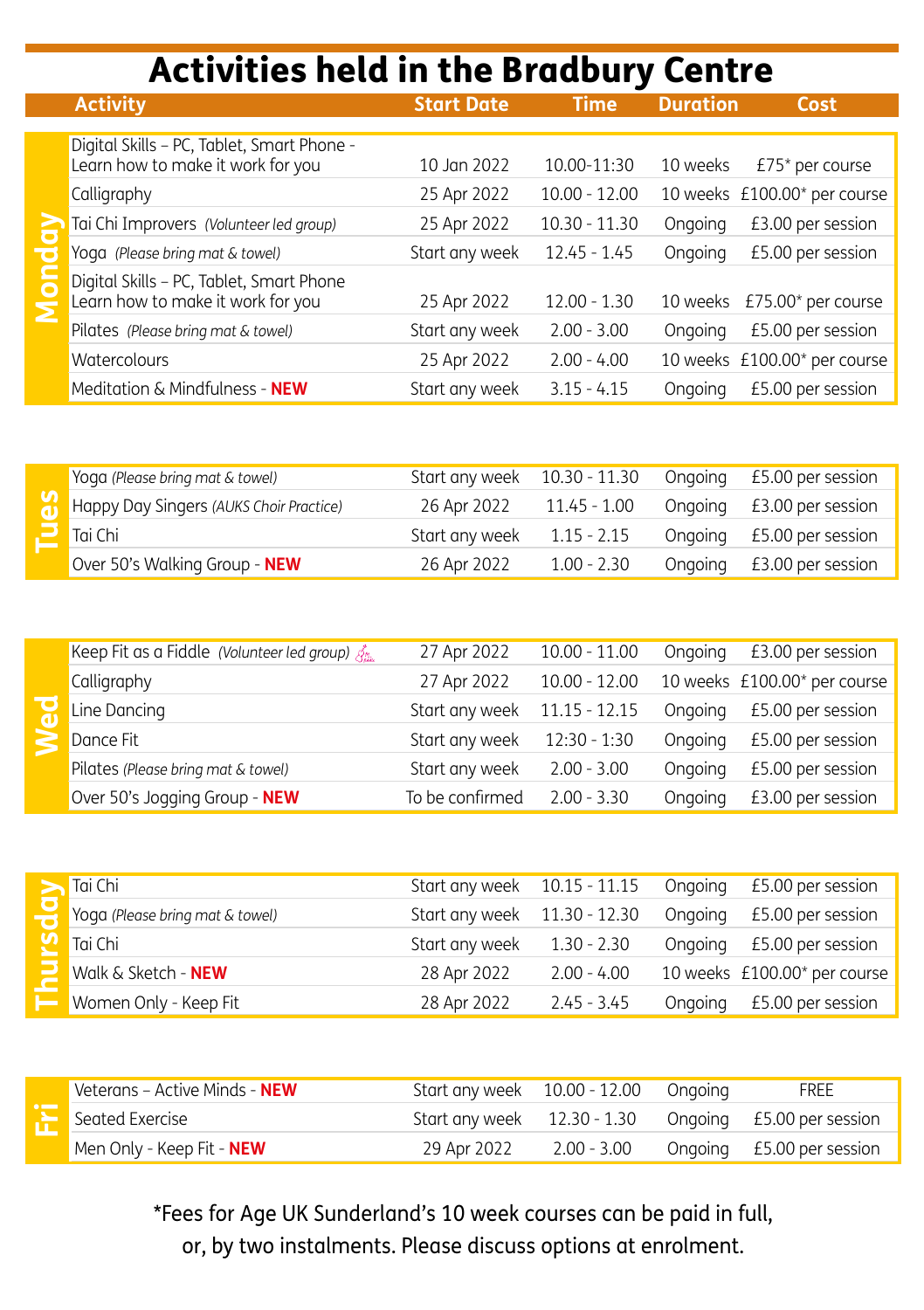## Activities held in Outreach Venues

| <b>Activity</b>         | Dav     | <b>Time</b>   | <b>Cost</b> | <b>Venue</b>                  |  |  |  |
|-------------------------|---------|---------------|-------------|-------------------------------|--|--|--|
|                         |         |               |             |                               |  |  |  |
| <b>Walking Football</b> |         |               |             |                               |  |  |  |
| Walking Football        | Tuesday | $1.30 - 3.30$ | £2.00       | Raich Carter Centre<br>Hendon |  |  |  |

**Transport is available to assist participants to attend Walking Football sessions, please ask ActivAge staff for more details**

## Activities held in Sheltered Housing & Extra Care Schemes

| <b>Activity</b>                                                                                             | Dav      | <b>Time</b>     |             | <b>Venue</b>          |  |  |  |  |
|-------------------------------------------------------------------------------------------------------------|----------|-----------------|-------------|-----------------------|--|--|--|--|
|                                                                                                             |          |                 |             |                       |  |  |  |  |
| ' Active Friends.                                                                                           |          |                 |             |                       |  |  |  |  |
| Seated Exercise & Fall Prevention                                                                           | Monday   | $2.00 - 3.00$   | <b>FREE</b> | Robert Wheatman Court |  |  |  |  |
| Active Minds                                                                                                | Thursday | $10.00 - 11.30$ | <b>FREE</b> | Beaumont Lodge        |  |  |  |  |
| Seated Exercise & Fall Prevention                                                                           | Thursday | $2.45 - 3.45$   | <b>FREE</b> | Greenside Court       |  |  |  |  |
| If you live in sheltered accommodation and you would like Age LIK Sunderland to deliver an activity in your |          |                 |             |                       |  |  |  |  |

**If you live in sheltered accommodation and you would like Age UK Sunderland to deliver an activity in your venue then please contact the ActivAge team for more details**

#### Whu not come along and join in the fun, take up a new challenge, and meet new friends!

We offer a wide range of courses and activities such as:

- **Digital Skills:** Learn how to make technology work for you, develop and improve your knowledge and skills to get the best out of computers, tablets, smartphones
- **Take up art:** Watercolours, Calligraphy, Sketching
- **Improve your health and fitness** by attending one of our exercise classes

Taking part in activities can help to improve wellbeing and reduce loneliness and isolation.

### New Activities & Projects

*GET MORE OUT OF LATER LIFE!*

Please contact the ActivAge team if you would like more information, or if you would like to join one of the following new activities.

- Forces for Change: Veterans Active Minds **FREE** sessions supporting veteran heroes aged 50 and over to improve their mental health, wellbeing and to reduce loneliness and isolation. Come along and join our weekly group activities and meet like-minded people. We offer: support and advice, a safe space to talk and listen, a wide range of activities, tea/coffee and refreshments.
- Active Friends **FREE** leisure and learning opportunities for older residents living in sheltered accommodation, or extra care schemes in Sunderland and the surrounding areas – a choice of activities is available and the activity will be delivered in your venue.
- Walking Football **£2.00** per session. Reignite your passion for football and revitalise your energy. Sessions include 1 hour of walking football and 1 hour of social activity. We offer: support and advice, a safe space to talk and listen while enjoying a tea/coffee and refreshments. All are welcome to join in these sessions.

**For more information give the ActivAge team a call?**